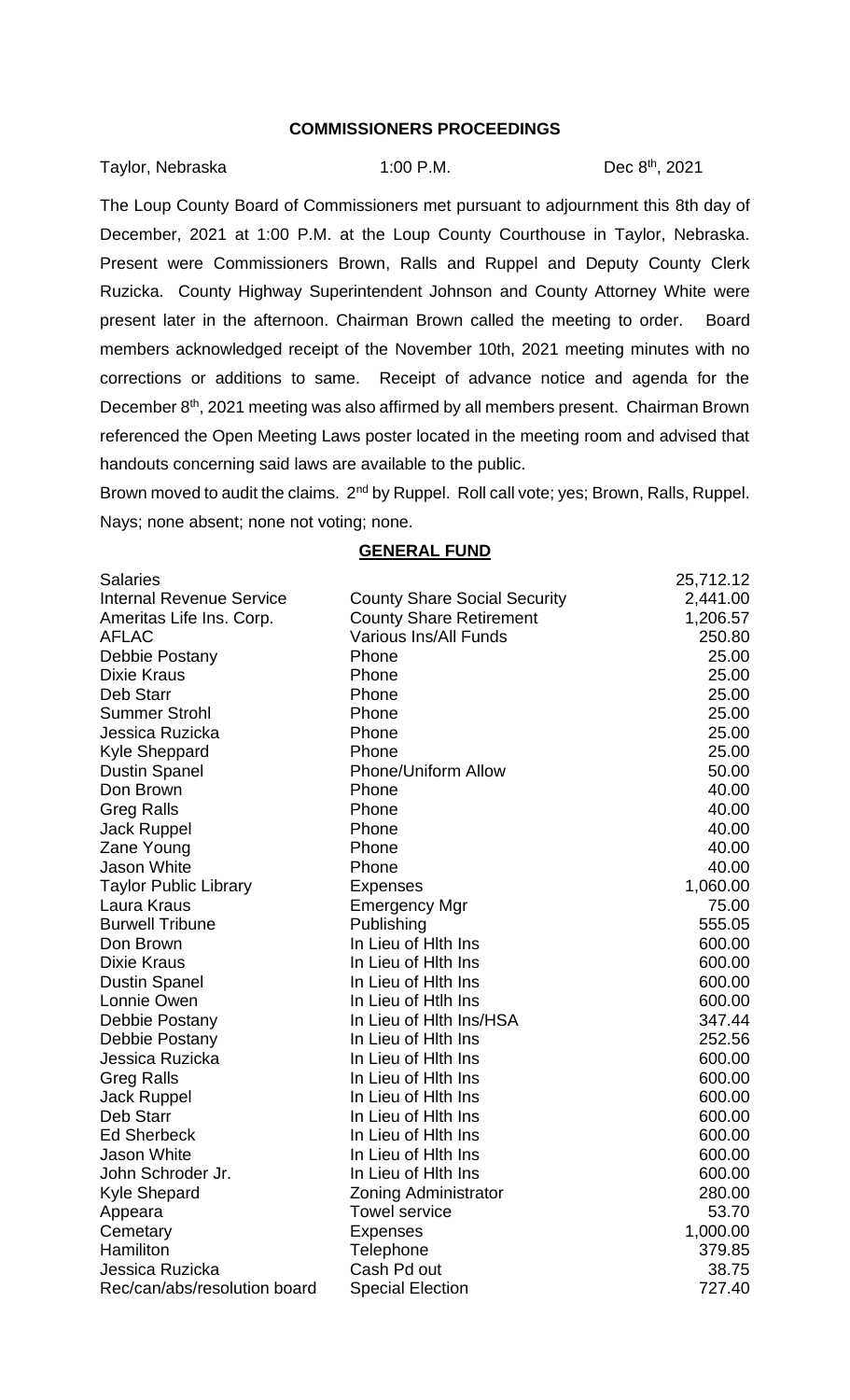| <b>MIPS</b>                         | Program                             | 758.49     |
|-------------------------------------|-------------------------------------|------------|
| <b>Dixie Kraus</b>                  | Janitor                             | 163.00     |
| <b>Custer Public Power District</b> | Electricity                         | 155.85     |
| Village of Taylor                   | <b>Sewer/Landfill Fee</b>           | 36.58      |
| J & J Sanitation                    | Garbage                             | 35.02      |
| <b>Great Western Gas</b>            | Propane                             | 400.00     |
| Microfilm Imaging Systems Inc       | <b>Equipment Rental</b>             | 52.00      |
| <b>Loup County District Court</b>   | <b>Petty Cash</b>                   | 55.00      |
| <b>Staples Credit Plan</b>          | <b>Office Supplies</b>              | 501.48     |
| <b>United States Post Office</b>    | <b>Supplies</b>                     | 357.25     |
| <b>United States Post Office</b>    | Postage                             | 580.00     |
| <b>William Kaiser</b>               | <b>Appraisal Services</b>           | 15,000.00  |
| Das State Accounting                | Technology fee                      | 52.00      |
| <b>Verizon Wireless</b>             | Wireless internet                   | 40.07      |
| Leann Huhman                        | Pickup Work                         | 1,300.00   |
| Loup Basin RC&D Council             | <b>Weed Watch</b>                   | 37.80      |
| Zane Young                          | Cash Pd out                         | 150.00     |
| <b>Dustin Spanel</b>                | Cash Pd out                         | 67.46      |
| <b>Scheider's Parts House</b>       | Parts                               | 60.98      |
| Nebraska Sheriffs' Association      | Registration                        | 125.00     |
| <b>Corner Stop</b>                  | Fuel                                | 192.89     |
| <b>GLW Extention office</b>         | Support                             | 1,720.72   |
| Schaper & White                     | Secretary                           | 150.00     |
| Don Brown                           | Mileage                             | 11.20      |
| <b>Greg Ralls</b>                   | Mileage                             | 5.60       |
| <b>Jack Ruppel</b>                  | Mileage                             | 17.92      |
| <b>GENERAL FUND TOTAL</b>           |                                     | 63,406.55  |
|                                     | <b>AMBULANCE FUND</b>               |            |
| Nebraska Central Telephone          | Phone/Internet                      | 102.67     |
| Dearborn National Life Ins. Co.     | <b>EMT/FR Life Insurance</b>        | 37.84      |
| <b>AMBULANCE FUND TOTAL</b>         |                                     | 140.51     |
|                                     | <b>ROAD FUND</b>                    |            |
| <b>Salaries</b>                     |                                     | 8,869.17   |
| <b>Internal Revenue Service</b>     | <b>County Share Social Security</b> | 657.89     |
| Ameritas Life Ins. Corp             | <b>County Share Retirement</b>      | 598.68     |
| Levi Williams                       | Phone/                              | 40.00      |
| <b>Ed Sherbeck</b>                  | Phone/Supplies/Mileage              | 318.40     |
| Lonnie Owen                         | Phone/Mileage                       | 40.00      |
| <b>Custer Public Power District</b> | Electricity                         | 93.35      |
| J & J Sanitation                    | Garbage                             | 17.40      |
| Corner Stop Enterprises Inc.        | Fuel                                | 2,089.65   |
| <b>Burwell Independent Oil</b>      | Fuel                                | 1,018.50   |
| <b>Maverick</b>                     | Oil/Grease/Fluids                   | 388.28     |
| <b>Brian Jordan</b>                 | Rd Mtc. By others                   | 1,800.00   |
| <b>Garfield County</b>              | Rd Mtc. By others                   | 275.00     |
| <b>ROAD FUND TOTAL</b>              |                                     | 16,206.32  |
|                                     | <u>GIS WORKSHOP FUND</u>            |            |
| <b>GWORKS</b>                       | Redistricting                       | 1,550.00   |
| <b>GIS WORKSHOP TOTAL</b>           |                                     | \$1,550.00 |

Ralls moved to allow the claims. 2<sup>nd</sup> by Ruppel. Roll call vote; yes; Ralls, Brown and Ruppel. Nays; none absent; none not voting; none.

The Board reviewed the Clerk of the District Court Monthly Fee Report.

Brown moved for the adoption of a resolution transferring monies from the General Fund to the Road and Special Road Funds. 2<sup>nd</sup> by Ruppel. Roll call vote; yes; Brown, Ralls and Ruppel. Nays; none absent; none not voting; none. Said resolution can be found in Commissioners Record No. 10 Page 128.